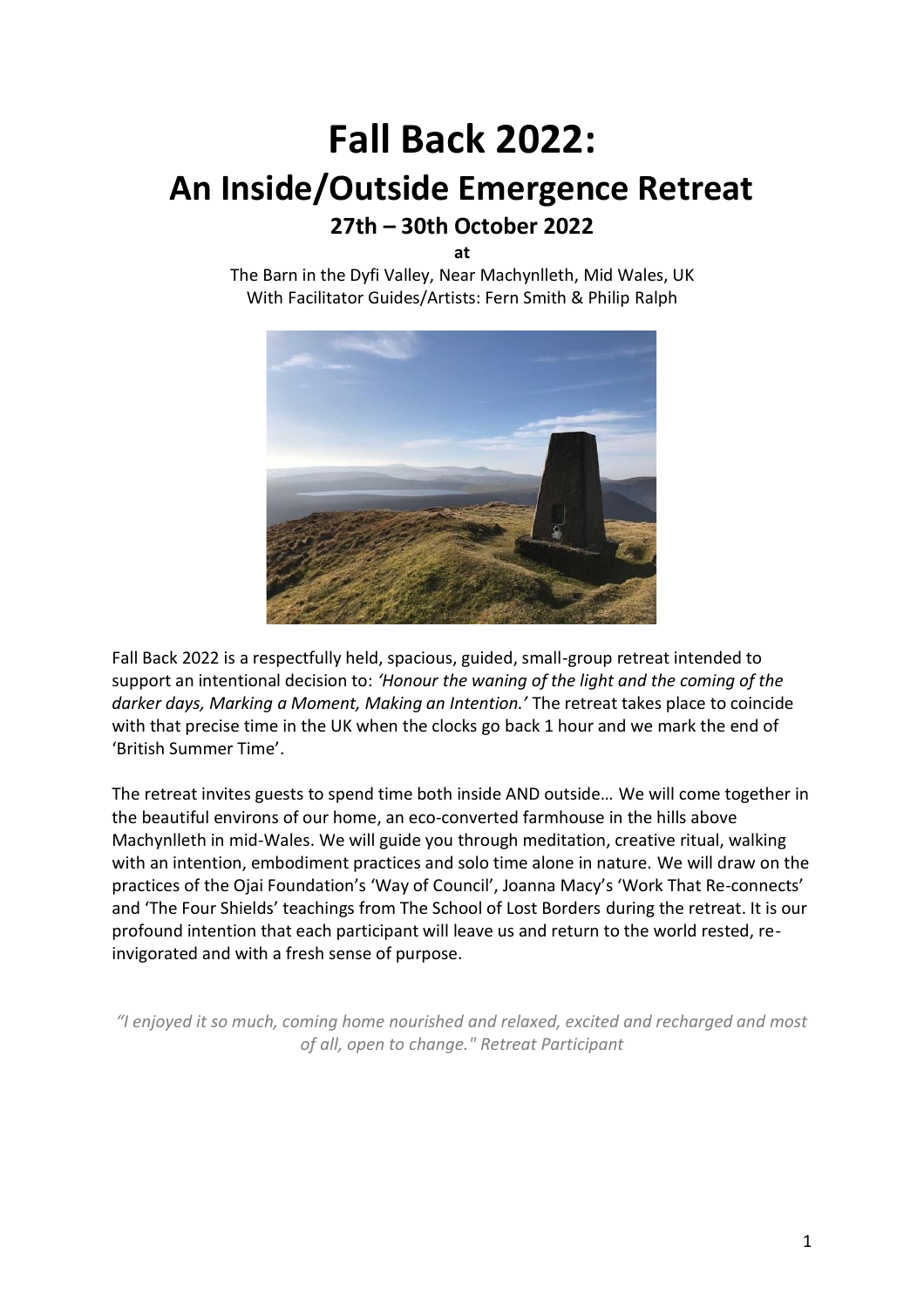### **Time INSIDE**

The retreat gives time to mark and witness how and where each of us are in our lives at this great time of transition and turning. There will be opportunities to share time and space with a small and supportive group: to rest; to plan; to unravel; to dream, to be... There will be quiet time alone to slow down and for solo reflection, as well as time for witnessing one another and group sharing.

### **Time OUTSIDE**

There will be time to explore the area in which the The Barn is situated which has immediate access to a SSSI (Site of Special Scientific Interest). The site consists of a glade of trees, steep-sided ravine with a 'Celtic Rainforest' zone of Ferns, Lichens, Mosses, Ash, Beech and Oaks. The gardens of The Barn include vegetable beds, big skies and far-reaching views across the hills to Cadair Idris in the distance. There are public footpaths from the front door into the nearby countryside. As part of the process we invite the group on a 'walk between the worlds' - to make pilgrimage to Glas Lyn, at an altitude of 500m, a powerful place where water meets the sky.

*"I celebrated what is truly alive, honoured some things that had died and shone a little more light on all I am and can be." Retreat Participant*



### **Booking your PLACE**

Cost ranges from £250 - £350 depending on accommodation options. This includes all food which will be vegetarian and communally prepared. The retreat is limited to between 4 and 6 participants. Please give us your options from the below from most to least favoured option. We will try to balance everyone's accommodate choices.

- 1. Camping with access to/use of inside facilities £250 (Bring your own tent)
- 2. Shared Room £300
- 3. Single Occupancy Room £350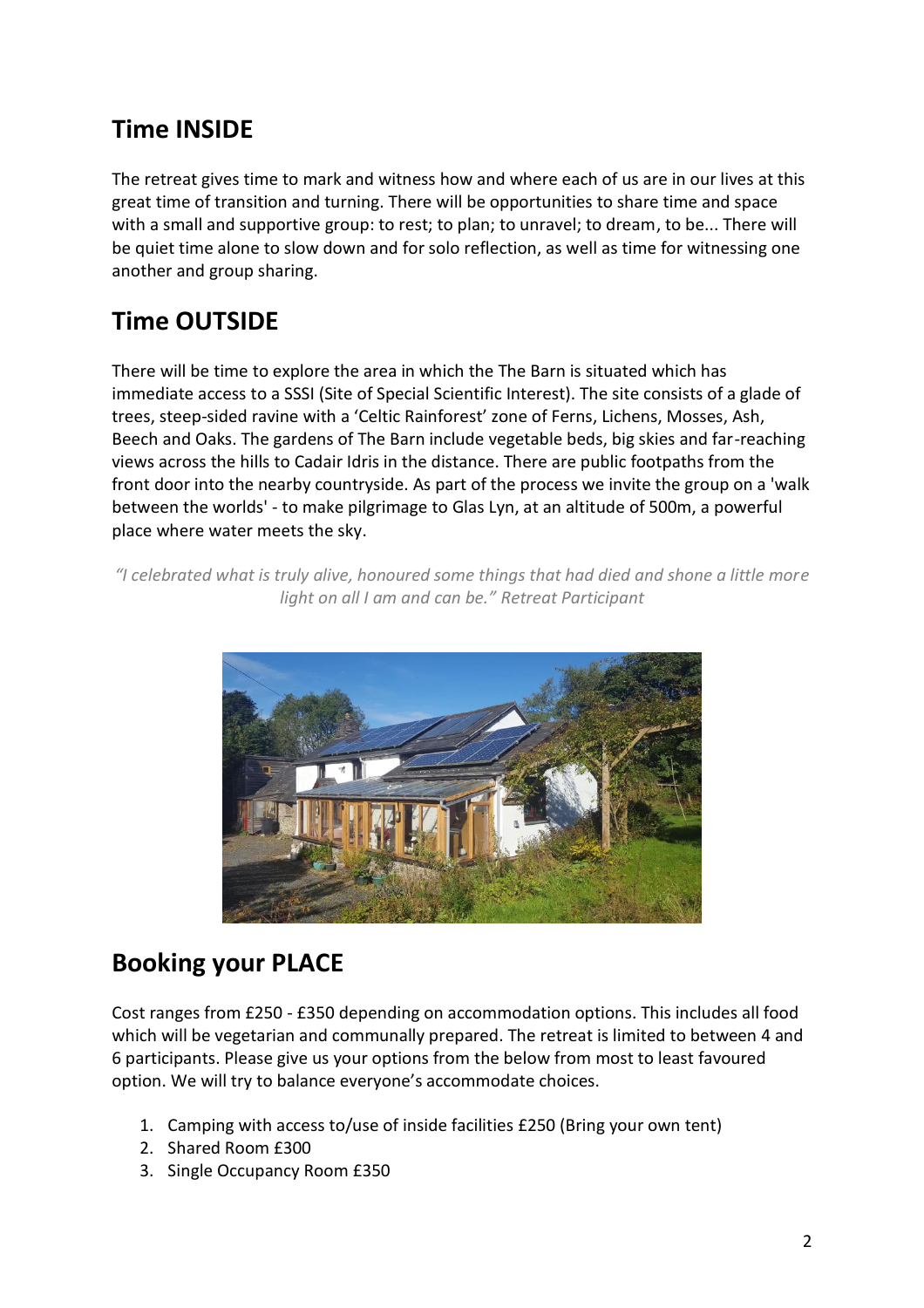*"A powerful encounter with what is alive in you. An exploration of life, death and the space in between." Retreat Participant*



### Retreat GUIDES

The retreat will be guided by Fern Smith and Philip Ralph. Fern and Phil have spent decades working in the creative industries of theatre, film and television. We have both undergone deep processes of transformative change through immersing ourselves in myriad practices of ritual, rites of passage, spiritual inquiry, coaching, meditation, facilitation and nature connection. Fern also works as a craniosacral therapist, celebrant, coach, facilitator and vision fast guide. Phil works as a script writer for film, theatre and television as well as being a facilitator and vision fast guide. We hope that you will consider joining us for what promises to be a truly special retreat.



*"Thank you so much for your wonderful hosting and facilitation; it was such a luxury to spend that time with you; it was so invigorating to have this time to feel solid, vulnerable, strong, connected. The land around you is very welcoming and 'nutritious' and the house is like a cocoon, a haven one can return too in the knowledge of being safe, warm, comfortable." Retreat Participant*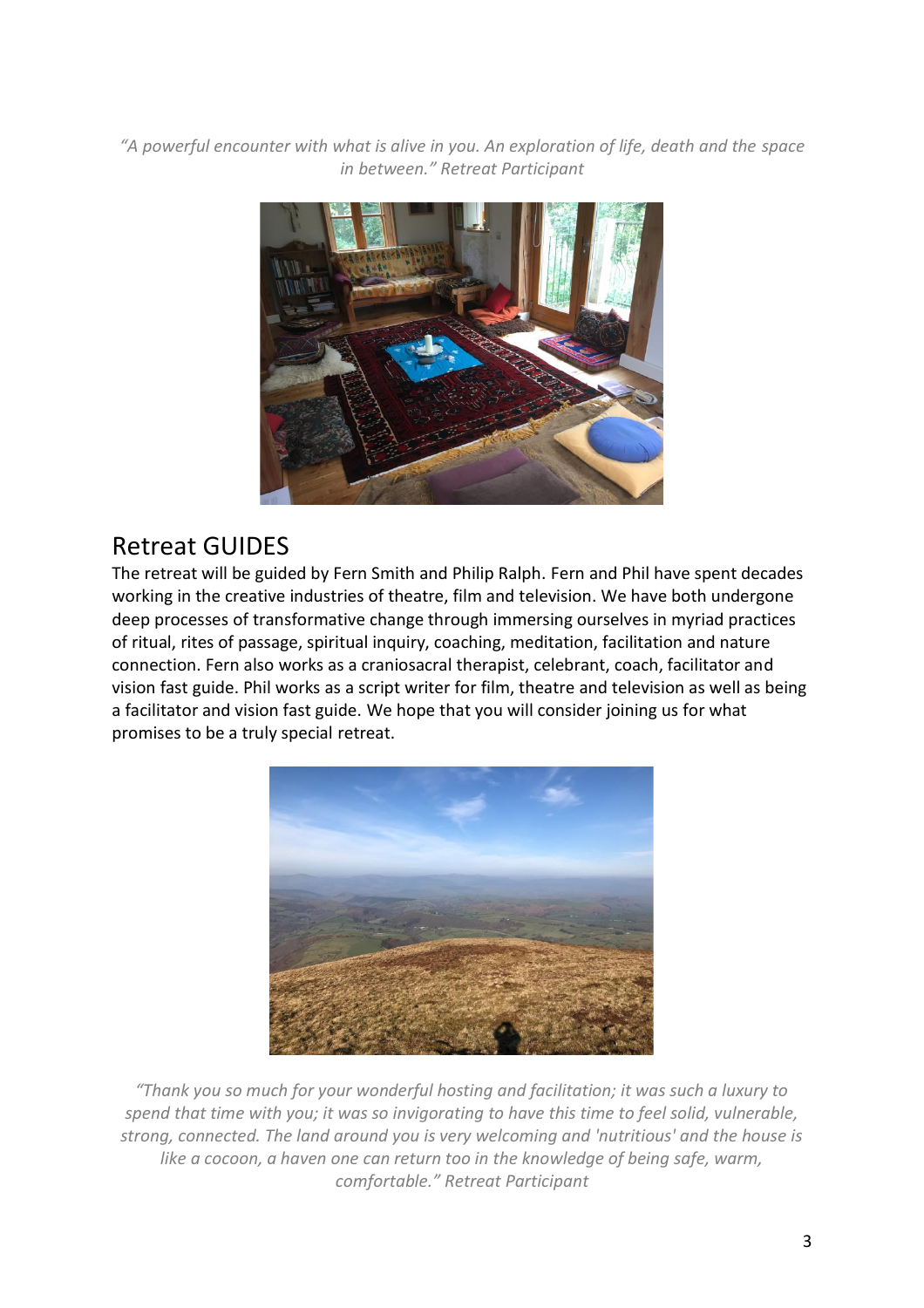## **Practicalities & Booking**

#### **Travel**

We are four miles outside Machynlleth in Powys, mid-Wales. Machynlleth has a mainline train station, two hours from Birmingham and four hours from London. We can collect and drop off at the station so you can travel to us via public transport. Alternatively, if you come by car, we have space for you to park on or near site. We will send exact location on booking.

#### **Food**

We will pre-plan a menu for the whole time we are together which will be vegetarian, organic and as locally sourced as possible. We will buy all ingredients beforehand to facilitate this. We will bake sourdough wheat/rye loaves on a daily basis. We will cook all meals together as a community. Please let us know when booking if you have any specific food needs.

#### **What to Bring**

The weather in this part of Wales can be unpredictable and we do intend to be spending time outdoors in nature, so we highly recommend bringing waterproofs, walking boots/shoes and warm clothes.

If you are camping, we ask that you bring a sleeping bag and mat etc.

And, obviously, you'll need toiletries, any medications and a towel.

We also recommend bringing journals, pens, crayons and anything you might want to use to record your experience and process.

Nant-y-Gwenill sits in an area without mobile phone coverage. We are on a landline and can be reached by families and friends in the event of emergencies.

#### **Spaces**

Aside from personal sleeping arrangements - we have several spaces available to you during the retreat including a large, beautiful, sun-drenched room used as our group space for meditation and council. Inside the house we have several sitting areas with comfy sofas and wood burner. We also have a quiet library space with a wide range of books on nature, spirituality, transformation, and sustainability. There are many beautiful sitting places outside in the garden and on the surrounding land which you will explore as part of the week.

#### **Arrivals and Departures**

We invite you to arrive between 2pm and 4pm on Thursday 27<sup>th</sup> October. We will welcome you, show you your accommodation, orient you to the house and area before we all gather for our first meal together and then sit in circle to commence the retreat.

We will finish with a shared lunch on Sunday 30<sup>th</sup> October leaving plenty of time to travel onwards or return home. We will happily coordinate lifts and pick-ups to and from Machynlleth station.